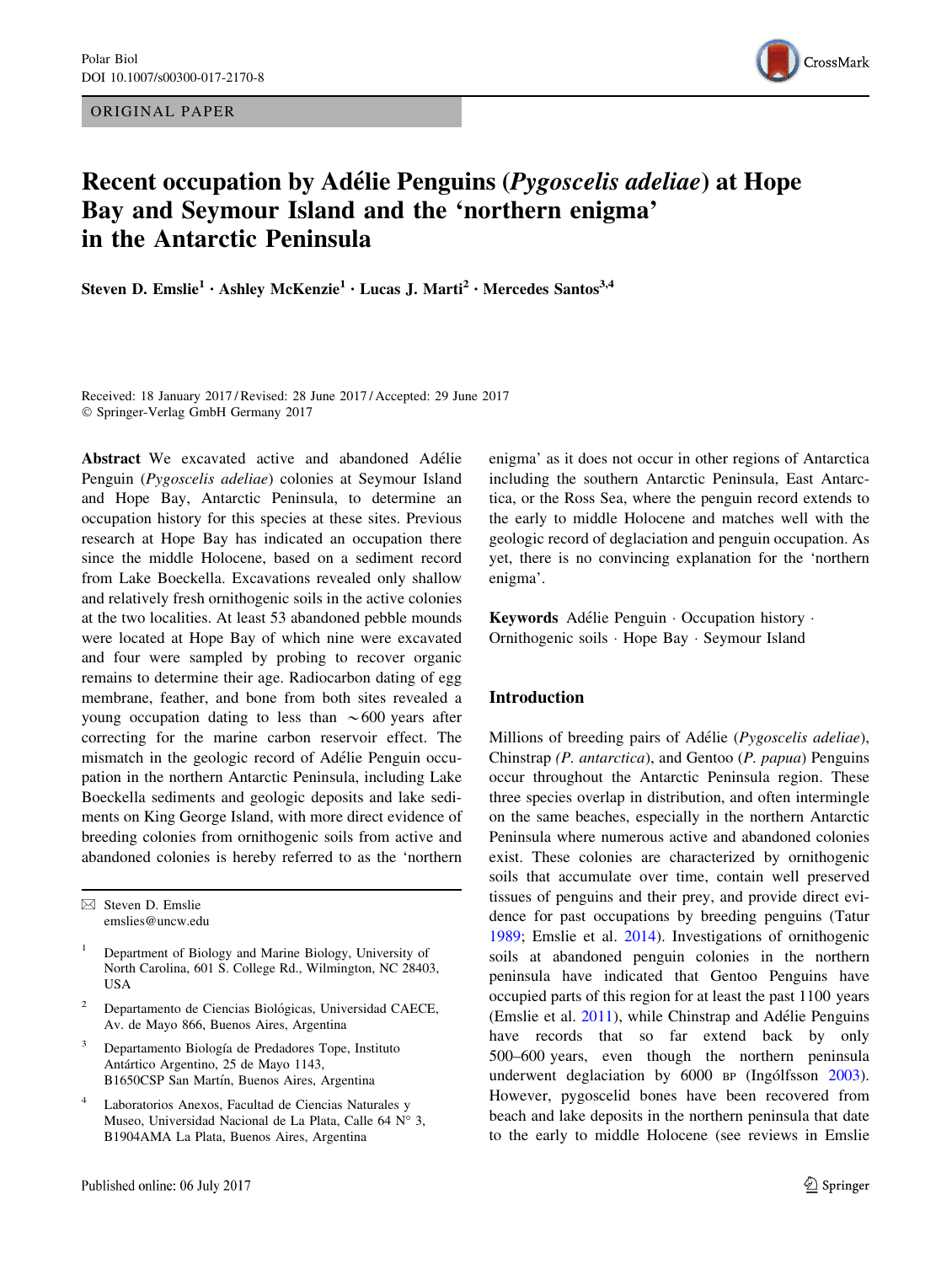<span id="page-1-0"></span>[2001;](#page-5-0) Emslie et al. [2011,](#page-5-0) [2014\)](#page-5-0). Moreover, while the Adélie Penguin record extends to 6000 BP in the southern Antarctic Peninsula (Emslie and McDaniel [2002\)](#page-5-0), and much longer in East Antarctica and the Ross Sea (Emslie and Woehler [2005](#page-5-0); Emslie et al. [2007](#page-5-0)), it is only in the northern Antarctic Peninsula where there is a mismatch between the geologic record (lake sediments, raised beach, and moraine deposits) with that from ornithogenic soils. We term this mismatch, first noted by Tatur ([1989\)](#page-6-0), the 'northern enigma' because it does not occur in other regions of Antarctica.

Current Adélie Penguin breeding colonies follow a distributional pattern in being associated with open water surrounded by pack ice or polynyas at the onset of the breeding season (Ainley [2002](#page-5-0)). The six largest colonies  $(>100,000$  breeding pairs) in Antarctica occur mostly in the Ross Sea and East Antarctica, though one (Hope Bay, Trinity Peninsula) is in the northern Antarctic Peninsula. Adélie Penguins in the peninsula can also be divided into two major populations with one in the southern peninsula, from Gerlache Island at 64°36'S and southward, and the other in the northern peninsula and maritime islands from Livingston Island at 62°39'S and northward, and wrapping around eastward into the Weddell Sea south to Seymour Island at 64°18'S (Woehler [1993](#page-6-0); Ainley [2002](#page-5-0)). The 400-km wide unoccupied region between Livingston and Gerlache Islands is known as the Adélie 'gap' (Fig. 1), with the two populations on either side having distinct wintering as well as breeding grounds as shown by stable isotope evidence (Polito et al. [2011](#page-6-0)).

To further document the occupation history of Adélie Penguins in the northern Antarctic Peninsula, we investigated active and abandoned penguin colonies on Seymour Island and at Hope Bay in summer 2013–2014 in collaboration with the Argentine Antarctic Program (Instituto Antártico Argentino). Seymour Island has one active Adélie Penguin colony at Penguin Point on the southeastern side of the island facing the Weddell Sea, while Hope Bay opens to the Antarctic Sound on the tip of the peninsula proper (Fig. [2](#page-2-0)). While the colony at Seymour Island currently stands at  $\sim$  22,000 breeding pairs, Hope Bay supports a large colony of Adélie Penguins estimated at  $\sim$  120,000 breeding pairs and is the sixth largest colony for this species in the Antarctic (Woehler [1993;](#page-6-0) Ainley [2002](#page-5-0); Harris [2006\)](#page-5-0). Moreover, previous research on a sediment core from Lake Boeckella, Hope Bay, has indicated that penguins have inhabited this colony, based on guano bioelements that have accumulated in the lake sediments, since the middle Holocene (5550 BP, Zale [1994](#page-6-0)). Thus, this site has high potential in providing ancient ornithogenic soil corresponding to a middle Holocene occupation that would help resolve the 'northern enigma'. We also sampled



Fig. 1 Map of the Antarctic Peninsula with major locations discussed in the text as well as the area of the Adélie 'gap', or the 400 km section where no Adélie Penguin colonies currently occur

the active Adélie Penguin colony at Penguin Point, Seymour Island, to determine the age of this colony as well.

#### Materials and methods

Abandoned penguin colonies are recognized by concentrations of similar-sized pebbles on the surface, often forming low mounds that stand out from surrounding natural landscapes. Probing into the mounds reveals ornithogenic soil with the presence of pebbles, bone, eggshell, and soil with a pink to reddish color from krill pigments in penguin guano (Emslie et al. [2014\)](#page-5-0). At Hope Bay, each abandoned pebble mound was mapped using a handheld GPS device (Garmin GPSmap 62st). Selected sites were excavated using the methods of Emslie et al. ([2011\)](#page-5-0). A  $50 \times 50$  cm pit was established in the middle of each pebble mound, surface pebbles and plants (usually lichen covered pebbles) were removed and placed on a tarp, and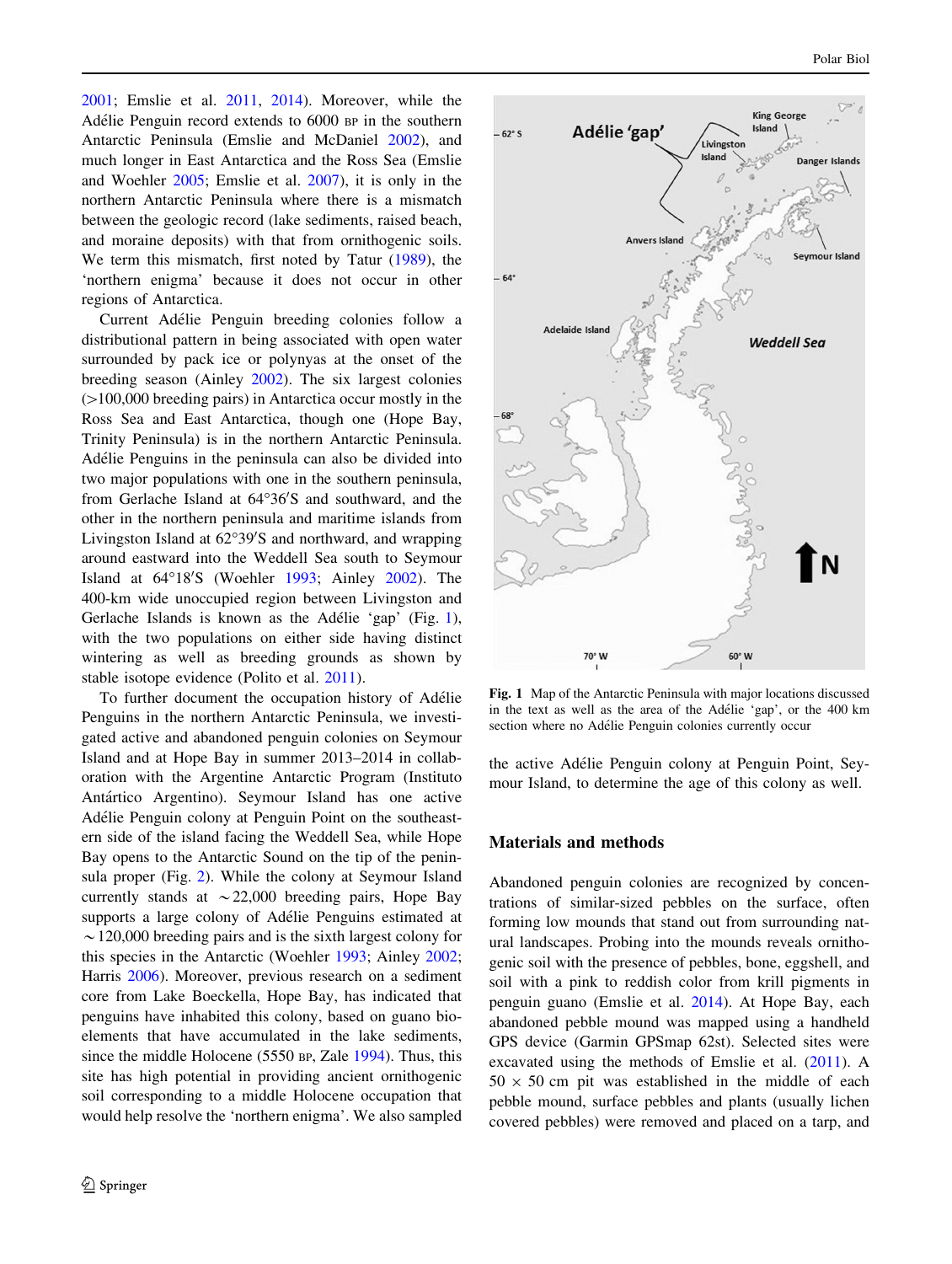<span id="page-2-0"></span>

Fig. 2 Location of Adélie Penguin colonies and abandoned sites at Penguin Point, Seymour Island, and Hope Bay, Trinity Peninsula. The 53 abandoned sites (pebble mounds) at Hope Bay are shown in relation to the active penguin colony and Lake Boeckella

the pit was excavated in 5-cm levels until reaching the bottom of the ornithogenic soil, recognized by a change in soil color and texture.

All soil from each level was screened in the field through two stacked screens with mesh sizes of 0.64 and  $0.32 \text{ cm}^2$ . The top screen was sorted in the field to recover larger bones, feathers, and other organic remains and to remove large rocks and pebbles; remaining sediments were washed, dried, and sorted in the lab to recover penguin eggshell, bone, and prey remains (otoliths, squid beaks) using a low-power stereomicroscope. All excavated sites were backfilled and the surface stones replaced. Photographs were taken before, during, and after the excavations to document all procedures at each site.

Twenty samples of feather, bone, and egg membrane recovered from the sites were submitted to Woods Hole National Ocean Sciences Accelerator Mass Spectrometry (NOSAMS) facility for radiocarbon dating. Uncorrected radiocarbon dates (in  ${}^{14}C$  years BP) were corrected for the marine carbon reservoir effect using a delta R of  $700 \pm 50$  years (see Emslie [2001\)](#page-5-0), then calibrated using Calib 7.0 (Stuiver and Reimer [1993\)](#page-6-0) and the Marine13 calibration curve to provide a 2-sigma range in calendar years BP.

### Results

Surveys were conducted at Penguin Point, Seymour Island (Fig. 2), on 6 and 27 February 2014 but no abandoned mounds were located. Several pebble mounds within the active colony were probed, but ornithogenic soils in all cases were shallow  $(<5$  cm deep) and fresh, indicating a young age for the occupation. One mound exposed in cross section near the front of the beach had ornithogenic soils extending to a depth of  $\sim$  20 cm and were the deepest of these soils found in the entire colony. Samples of penguin bone, eggshell, and feather were collected in situ from the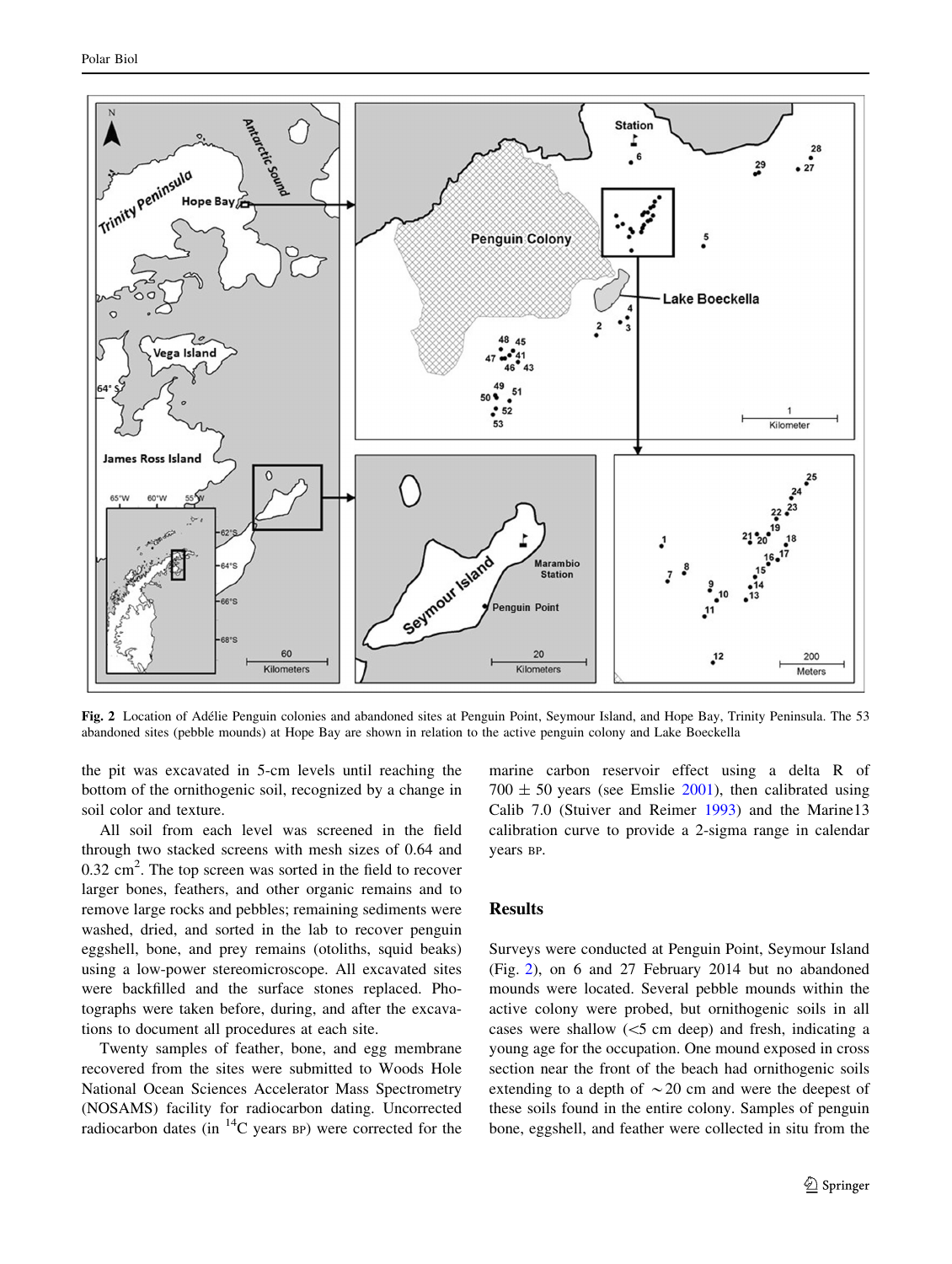<span id="page-3-0"></span>bottom of the ornithogenic soil within this exposure (Fig. 3).

Surveys and excavations of abandoned mounds at Hope Bay were conducted from 11–23 February 2014. Most of these mounds ranged from approximately 3–5 m in diameter and were located on the east and north sides of Lake Boeckella (Fig. 4), as well as immediately south and east of Esperanza Station. Pebble mounds with lichens covering the surface were also located on terraces above and east of Lake Boeckella and near the edge of Buenos Aires Glacier. A total of 53 abandoned mounds were numbered and mapped (Fig. [2](#page-2-0)); excavations were conducted at nine sites (3, 4, 9, 15, 22, 26, 27, 39, and 42) and additional samples were collected by probing with a trowel at four others (43, 44, 49, and 51). All sites had ornithogenic soils that were no more than three levels (10–15 cm) deep. Active penguin mounds within the colony also were probed, but all had shallow ( $\sim$  5 cm depth) and obviously young ornithogenic soils.

A total of 20 radiocarbon dates were completed on penguin bone, feather, or egg membrane (Table [1\)](#page-4-0). Dates on two samples of penguin feather and egg membrane from Penguin Point were too young in age for calibration, verifying a relatively recent occupation at this site. The remaining 18 radiocarbon dates from Hope Bay ranged in age from 0–680 cal. year BP, again indicating a relatively young age for the current occupation of Adélie Penguins.

#### **Discussion**

Our investigations here continue to yield information on the occupation history of pygoscelid penguins, especially Adélie Penguins, in the northern Antarctic Peninsula region. As in previous studies of active and abandoned



Fig. 3 View of an exposed profile of ornithogenic soils at Penguin Point, Seymour Island, near the front of the beach. Arrow points to the base of the ornithogenic soils where penguin bones and feathers were recovered at  $\sim$  20 cm depth



Fig. 4 View of Lake Boeckella looking southeast from the active penguin colony on the west side of the lake. The locations of three abandoned pebble mounds, Sites 2, 3, and 4, are labeled in the figure with the edge of Buenos Aires Glacier in the background. Site 4 provided the oldest radiocarbon date on ornithogenic soil from Hope Bay at 680-515 cal. year BP

colonies, only young ornithogenic soils from recent occupations of the three pygoscelid species have been located in the northern peninsula at Livingston, King George, Ardley, Penguin, Devil, Litchfield, Humble, Cormorant, and Torgersen Islands (Emslie [2001](#page-5-0); Emslie et al. [2003](#page-5-0), [2011,](#page-5-0) [2013\)](#page-5-0), though new unpublished radiocarbon dates suggest an occupation of the Danger Islands  $(63°25'S, 54°40'W; Fig. 1)$  $(63°25'S, 54°40'W; Fig. 1)$  by Adélie Penguins as early as 2800 BP (M. Polito, pers. comm.). It is only in the southern Antarctic Peninsula at Adelaide and Lagoon Islands where the record is older for Adélie Penguins with an occupation history in accordance with the geologic record for deglaciation beginning at  $\sim 6000$  BP (Emslie and McDaniel [2002](#page-5-0)). In the north, geologic deposits (raised beaches and moraines) and lake sediment cores have provided evidence, including bones, of pygoscelid penguins that date from the early Holocene and younger on King George and Ardley Islands (Tatur [1989](#page-6-0); del Valle et al. [2002](#page-5-0); Roberts et al. [2017](#page-6-0)). The apparent recent occupation and mismatch between ornithogenic soils that provide direct evidence of penguin occupation with these geologic and lake-core records is an enigma that does not occur in other regions of Antarctica and seems restricted to the northern Antarctic Peninsula.

Explanations for this 'northern enigma' range from older ornithogenic soils having been scoured away or buried by glacial movements, erosion from solifluction and freeze–thaw processes (Tatur et al. [1997](#page-6-0)), or submerged underwater from sea level rise. However, glacial movements, solifluction, and sea level rise have not removed or submerged older ornithogenic soils in the southern Antarctic Peninsula, East Antarctica or the Ross Sea, where intact pebble mounds and soils have been dated as old as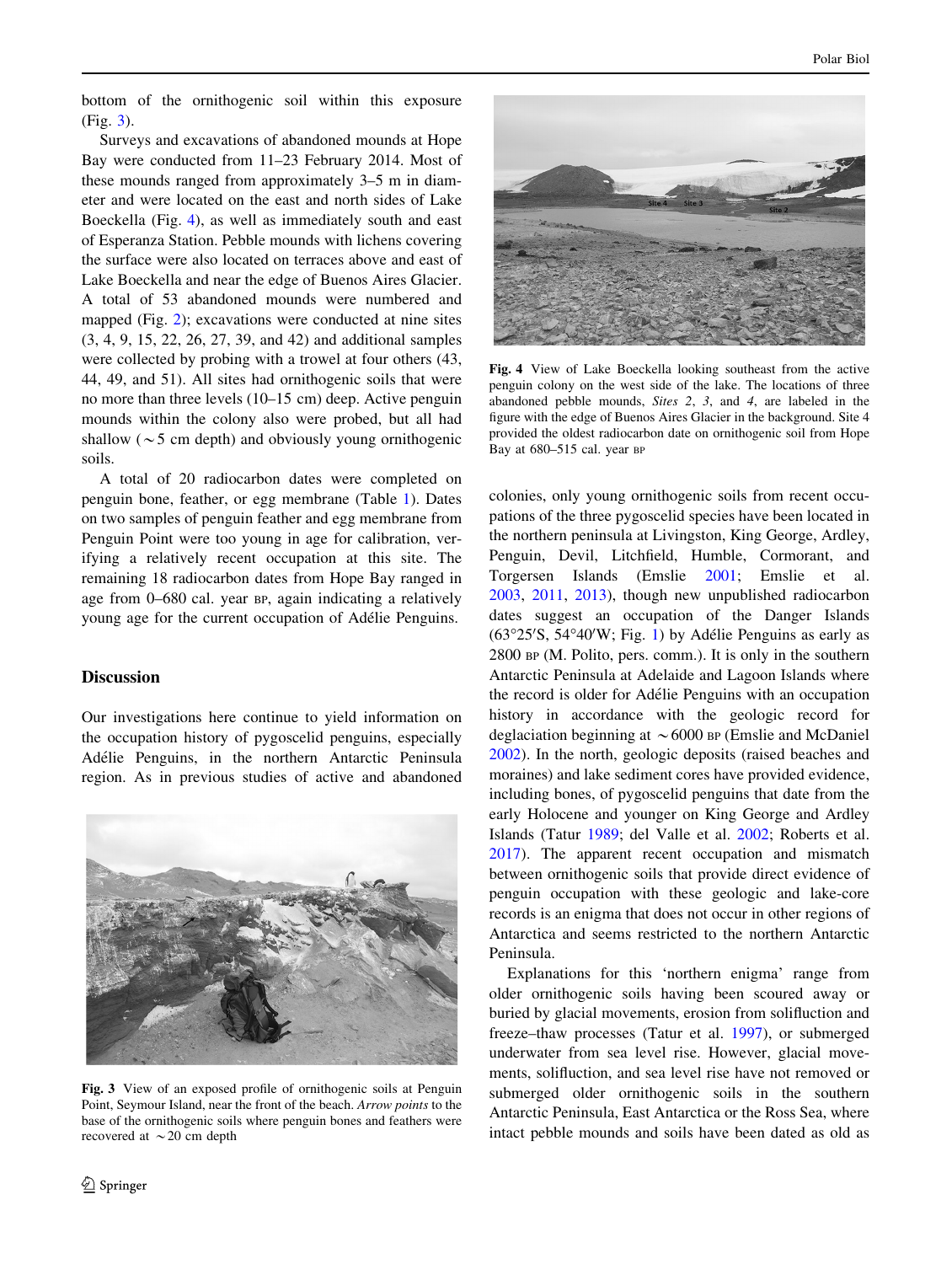| Lab no.   | Location                   | Material     | Uncorrected <sup>14</sup> C age | Calibrated 2-sigma range |
|-----------|----------------------------|--------------|---------------------------------|--------------------------|
| OS-110023 | Seymour Beach Site, bottom | Tail feather | $765 \pm 20$                    |                          |
| OS-110212 | Seymour Beach Site, bottom | Egg membrane | $925 \pm 20$                    |                          |
| OS-110720 | Site 4 Lev 1               | Bone         | $1730 \pm 20$                   | 680-515                  |
| OS-110213 | Site 9 Lev 1               | Egg membrane | $1340 \pm 20$                   | $420 - 135$              |
| OS-110721 | Site 15 Lev 1              | Bone         | $1460 \pm 20$                   | 490-290                  |
| OS-110214 | Site 15 Lev 2              | Egg membrane | $1280 \pm 25$                   | 325-45                   |
| OS-110215 | Site 15 Lev 3              | Egg membrane | $1370 \pm 25$                   | $455 - 220$              |
| OS-110216 | Site 22 Lev 1              | Egg membrane | $1320 \pm 20$                   | $415 - 115$              |
| OS-110217 | Site 26 Lev 1              | Egg membrane | $1480 \pm 25$                   | 500-300                  |
| OS-110218 | Site 26 Lev 2              | Egg membrane | $1590 \pm 20$                   | 615-425                  |
| OS-110219 | Site 27 Lev 1              | Egg membrane | $1460 \pm 20$                   | $490 - 290$              |
| OS-110221 | Site 39 Lev 1              | Egg membrane | $1180 \pm 20$                   | $235 - 0$                |
| OS-110024 | Site 39 Lev 2              | Egg membrane | $1270 \pm 20$                   | $305 - 50$               |
| OS-110222 | Site 42 Lev 1              | Egg membrane | $1160 \pm 20$                   | $230 - 0$                |
| OS-110223 | Site 42 Lev 2              | Egg membrane | $1240 \pm 20$                   | 275-45                   |
| OS-110224 | Site $43$ 0-10 cm probe    | Egg membrane | $1170 \pm 25$                   | $230 - 0$                |
| OS-110225 | Site $440-10$ cm probe     | Egg membrane | $1120 \pm 20$                   |                          |
| OS-110025 | Site 49 0-10 cm probe      | Egg membrane | $1070 \pm 25$                   |                          |
| OS-110026 | Site $51$ 0-10 cm probe    | Egg membrane | $1100 \pm 20$                   |                          |
| OS-110722 | Site $51$ 0-10 cm probe    | Bone         | $1430 \pm 20$                   | 475-275                  |

<span id="page-4-0"></span>Table 1 Radiocarbon dates from Adélie Penguin tissues from ornithogenic soils at Seymour Island and Hope Bay, Antarctic Peninsula

Uncorrected dates are in radiocarbon years before present (BP); dates were corrected for the marine carbon reservoir effect (delta  $R = 700 \pm 50$  years) and calibrated with Calib 7.0 (Stuiver and Reimer [1993](#page-6-0)) to provide 2-sigma ranges in calendar years BP. Absence of 2-sigma values are dates that were too young for calibration and essentially modern in age. All dates were completed at the Woods Hole National Ocean Sciences Accelerator Mass Spectrometry (NOSAMS) facility and are designated with OS numbers

 $\sim$  27,000 BP (Baroni and Orombelli [1994](#page-5-0); Emslie et al. [2007\)](#page-5-0), so why would the northern peninsula be an exception? In addition, it is possible that older ornithogenic soils are more limited in distribution in the northern peninsula and have yet to be located. However, numerous areas have been investigated throughout the South Shetland Islands and western Antarctic Peninsula and it seems unlikely that older soils would have been missed. A final hypothesis is that pygoscelid penguins simply did not occupy most of the northern peninsula as breeding birds until the last  $\sim$ 1100 years and thus ornithogenic soils did not begin forming until then, but this idea is based solely on negative data. If true, though, the presence of guano bio-elements in lake sediments dating from the early to middle Holocene needs further explanation with future investigations.

Two lake-core records that relate to this 'northern enigma' are of particular interest here. Zale ([1994\)](#page-6-0) reported high levels of penguin guano bio-elements (Ca, Cd, Cu, P, Sr, and Zn) in sediments from Lake Boeckella, Hope Bay, though no penguin bones or feathers were reported in the core samples. These sediments began forming at 6300 BP; the bio-elements first appear at 5550 BP, increase substantially from 3500 to 850 BP, and remain present at lower levels thereafter. In addition, the first historic observations of the Hope Bay colony were reported by the Nordenskjöld expedition in 1904 when up to 100,000 breeding pairs were estimated at this colony, or near the same size as it is today (Zale [1994\)](#page-6-0). These data suggest that the colony was perhaps larger, and occupied a greater area, at 3500 to 850 BP than today to account for the higher levels of bio-elements recorded in lake sediments dating to that period.

We conducted extensive surveys of ice-free terrain during our investigations at Hope Bay, especially on ridges and terraces surrounding Lake Boeckella, to locate any ancient deposits of ornithogenic soils that would correlate with the lake sediment record reported by Zale ([1994\)](#page-6-0). We located four abandoned pebble mounds (Sites 2, 3, 4, and 12) near the eastern shore of the lake, on the opposite shore from where the active colony currently extends (Figs. [2,](#page-2-0) [4](#page-3-0)). Excavations of Site 4 provided an earliest age of occupation between 680 and 515 cal. year BP (Table 1), with no other evidence of an earlier occupation near the lake. Of the 13 sites that were dated at Hope Bay, Site 4 was the oldest (Table 1). Thus, any ornithogenic soils dating to the middle Holocene are no longer present or evident in the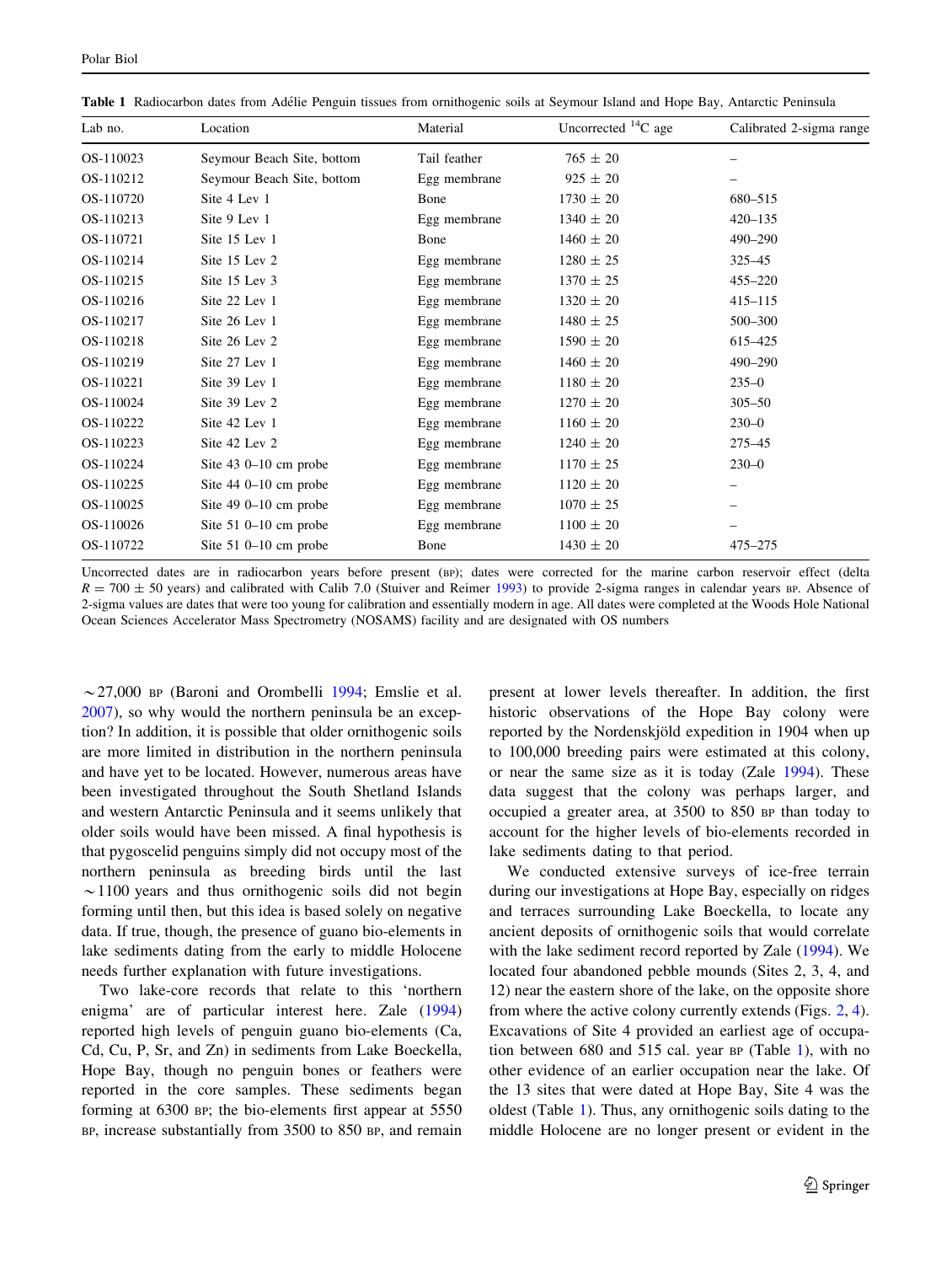<span id="page-5-0"></span>terrain surrounding Lake Boeckella or the current Adélie Penguin colony.

Also in the northern peninsula, a sediment core from Ardley Lake, Ardley Island (King George Island; Fig. [1](#page-1-0)), again indicated a mismatch in the age of guano bio-elements in the lake core with dates obtained from active and abandoned Gentoo Penguin colonies nearby. High levels of bio-elements as well as juvenile penguin bones were recovered from this core and dated the first occupation by Gentoo Penguins to the early Holocene ( $\sim$ 7400–7200 cal. year BP; Roberts et al. [2017](#page-6-0)), while the earliest dates on the active Gentoo Penguin colony, located on the opposite side of the island from the lake, indicated an occupation commencing no earlier than 1025 BP (Emslie et al. 2013). The landscape around the lake consists of rocky terrain and exposed bedrock and no pebble mounds or other indications of penguin breeding are nearby. The high levels of guano bio-elements, as well as the juvenile penguin bones, imply an earlier occupation of the island by breeding penguins but again no direct evidence for this occupation has been located. Another lake to the west of Ardley Lake, Y2, was cored by Chinese scientists who reported bioelements indicating penguin occupation beginning by 3000 BP (Sun et al. [2000](#page-6-0), [2004](#page-6-0); Liu et al. [2005;](#page-6-0) Wang et al. [2007\)](#page-6-0), also not in accordance with the record of ornithogenic soils on this island.

Besides bio-elements in cores, lake sediment records can provide information on the timing of deglaciation of specific regions, which would open beaches and terrain for breeding penguins. The records from ten lakes at Byers Peninsula, Livingston Island, overall indicate deglaciation of this region by  $\sim$  3000 BP (Björck et al. 1991, 1996). However, the penguin occupation there (Gentoo and Chinstrap) is currently restricted to the west and north sides of the peninsula. Radiocarbon dates on abandoned pebble mounds from Gentoo Penguins indicate the earliest occupation was at  $\sim$  1100 BP, or almost 2000 years after deglaciation had occurred (Emslie et al. 2011). This record lends support to the hypothesis that pygoscelid penguins only recently began breeding in the northern Antarctic Peninsula, but given the deglaciation record of the northern peninsula by the middle Holocene, there remains no explanation as to why penguins would not be breeding in this region until the late Holocene.

Despite the 'northern enigma', numerous areas and penguin colonies remain to be investigated in the northern peninsula including the large Chinstrap colony at Bailey Head, Deception Island, and the large Adélie colony at Paulet Island. It is likely that direct evidence for early to middle Holocene occupations by pygoscelid penguins does exist in this region, but in localized areas as penguins began to expand into the peninsula following Holocene deglaciation. The general trend, however, is that most

active colonies are relatively young in age and sites with ancient ornithogenic soils remain elusive. Thus, there is as yet no convincing explanation for the 'northern enigma'.

Acknowledgements This research was funded by NSF Grants ANT-0739575 and 1443585. We thank Nestor Coria and the Instituto Antártico Argentino for their support for the field component of this study, as well as personnel at Marambio and Esperanza Stations. K. Newtoff assisted with completing Fig. [2](#page-2-0). M. Polito provided information on new radiocarbon dates at the Danger Islands.

### References

- Ainley DG (2002) The Adélie penguin: bellwether of climate change. Columbia University Press, New York
- Baroni C, Orombelli G (1994) Abandoned penguin colonies as Holocene paleoclimatic indicators in Antarctica. Geology 22:23–26
- Björck S, Håkansson H, Zale R, Karlén W, Jönsson BL (1991) A late Holocene lake sediment sequence from Livingston Island, South Shetland Islands, with palaeoclimatic implications. Antarct Sci 3:61–72
- Björck S, Hjort C, Ingólfsson Ó, Zale R, Ising J (1996) Holocene deglaciation chronology from lake sediments. In: López-Martínez J, Thomson MRA, Martínez de Pisón E et al (eds) Geomorphological map of Byers Peninsula, Livingston Island. BAS GEOMAP Ser, Sheet 5-A, 1:25000, with supplementary text, pp 49–51
- del Valle R, Montalti D, Inbar M (2002) Mid-Holocene macrofossilbearing raised marine beaches at Potter Peninsula, King George Island, South Shetland Islands. Antarct Sci 14:263–269
- Emslie SD (2001) Radiocarbon dates from abandoned penguin colonies in the Antarctic Peninsula region. Antarct Sci 13:289–295
- Emslie SD, McDaniel JD (2002) Adélie penguin diet and climate change during the middle to late Holocene in northern Marguerite Bay, Antarctic Peninsula. Polar Biol 25:222–229
- Emslie SD, Woehler EJ (2005) A 9000-year record of Adélie Penguin occupation and diet in the Windmill Islands, East Antarctica. Antarct Sci 17:56–66
- Emslie SD, Ritchie P, Lambert D (2003) Late-Holocene penguin occupation and diet at King George Island, Antarctic Peninsula. In: Domack E, Leventer A, Burnett A, Bindschadler R, Convey P, Kirby M (eds) Antarctic peninsula climate variability. Antarctic Research Series 79. American Geophysical Union, Washington, DC, pp 171–180
- Emslie SD, Coats L, Licht K (2007) A 45000-year record of Adélie Penguins and climate change in the Ross Sea, Antarctica. Geology 35:61–64
- Emslie SD, Baumann K, van Tuinen M (2011) Late Holocene occupation of Gentoo Penguins (Pygoscelis papua) at Byers Peninsula, Livingston Island, Antarctica. Polar Biol 34:283–290
- Emslie SD, Polito MJ, Patterson WP (2013) Stable isotope analysis of ancient and modern gentoo penguin egg membrane and the krill surplus hypothesis in Antarctica. Antarct Sci 25:213–218
- Emslie SD, Polito MJ, Brasso R, Patterson WP, Sun L (2014) Ornithogenic soils and the paleoecology of pygoscelid penguins in Antarctica. Quat Int 352:4–15
- Harris CM (ed) (2006) Wildlife awareness manual: Antarctic Peninsula, South Shetland Islands, South Orkney Islands. Wildlife Information Publication No. 1. Environmental Research & Assessment, Cambridge